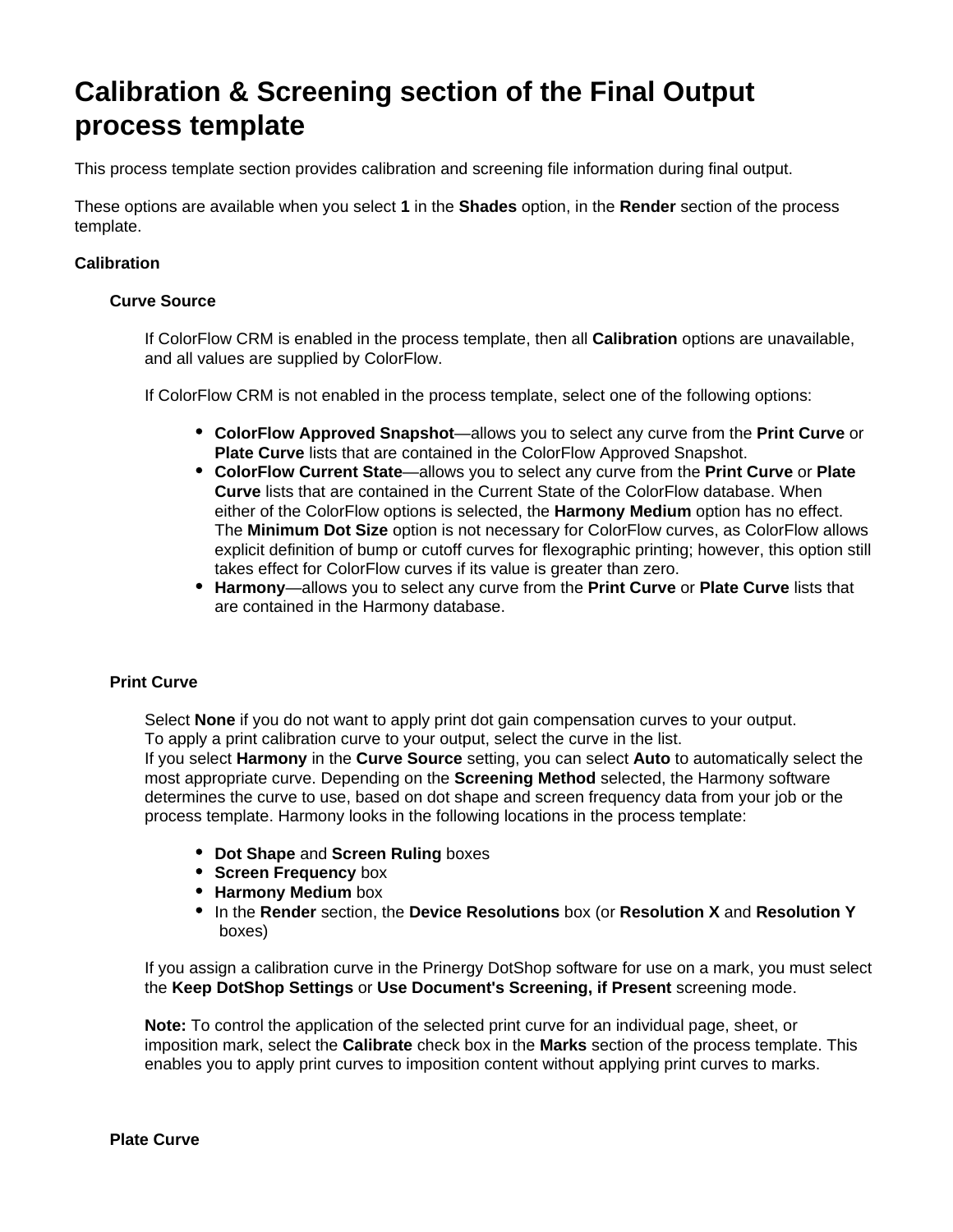Select **None** if you do not want to apply plate linearization curves to your output. This option is set to **None** by default.

To apply a plate curve to your output, select the curve in the list.

When **Harmony** is selected in the **Curve Source** setting, you must select a plate curve in the Prinergy process template, even when **Print Curve** is set to **Auto**.

**Note:** Plate curves are always applied to page, sheet, and imposition marks. Select **None** if you do not want curves applied to marks.

# **Harmony Medium**

Available only if you select **Harmony** in the **Curve Source** setting and **Auto** in the **Print Curve** list, this option lists the Harmony media that are defined in your Harmony curve database. If the **Harmony Medium** list is available but the list is empty, no Harmony media are defined. The selected Harmony media is used to identify an appropriate calibration curve. Select a Harmony media in the list.

**Note:** This option is not available when you select **ColorFlow Approved Snapshot** or **ColorFlow Current State** in the **Curve Source** setting.

# **Minimum Dot Size**

This feature can be used to remove scum dots on flexo plates.

Type the lowest tint percentage (the print condition's minimum dot percentage), with up to one decimal place, at which you want to image dots—for example, 3% or 3.5%. This feature is only available if you have specified a Tonal Calibration curve.

The value can be up to 3.000 (default is 0.000). Up to three decimal points are accepted.

Originally implemented for use with Harmony, the **Minimum Dot Size** option is not necessary for curves created in ColorFlow, as ColorFlow allows precise definition of bump or cutoff curves for flexographic printing. The effect of this control is maintained, however, when ColorFlow curves are selected, to main correct output behavior when a Harmony curve is migrated to ColorFlow and selected for output in the process template.

## **Notes:**

- For Maxtone FX and Maxtone SX, a 0.20 Minimum Dot Size is recommended.
- For Maxtone FX and Staccato NX, dots smaller than the specified Minimum Dot Size are printed as 0%.
- For Maxtone SX, dots smaller than the specified Minimum Dot Size are printed at the specified value.

# **Screening Mode**

(See also the topic about document screening in this guide.)

- **Select Override all Screening** to use the screening specified in the process template. This option ignores any screening specified in the source PDF file or the Prinergy DotShop software.
- Select **Keep DotShop Settings** to use the screening specified in the DotShop software, when available. For pages that are not modified in DotShop, the screening specified in the process template is used.
- Select **Use Document's Screening, if Present** to use the screening specified in the source PDF file.

This option also uses the screening specified in DotShop, when available. For pages containing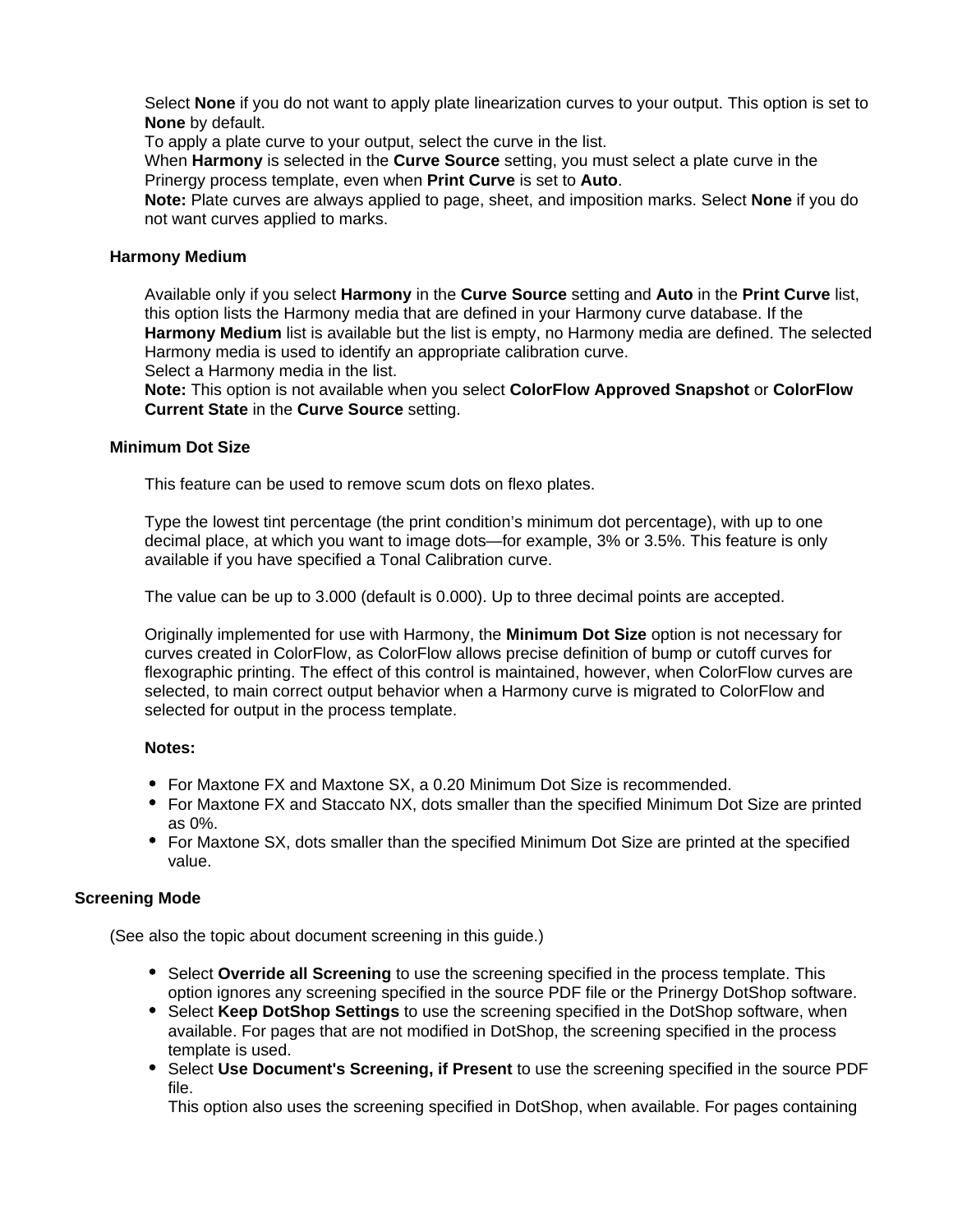no screening information, the screening specified in the process template is used. You can use one or more of the **Angles**, **Frequencies**, and **Dot Shapes** settings specified on the page and allow the process template to determine the parameters that you did not specify.

# **Notes:**

- If Prinergy does not support the screen angles in the source PDF file, the nearest supported angle is used.
- This option offers the greatest risk of poor results, because screen angles identified in the source PDF file may not be suitable for the output device.

# **Screen Type and Screen System**

Select a screen system for the format selected in the **Output To** list.

- The **Maxtone** family of screen types are based on the Prinergy AM (conventional or rational tangent) screening technology. For more information about the following screen types and configurable options, see the applicable topics such as [Screen types](https://workflowhelp.kodak.com/display/PRIN75/Screen+types) and [About screen systems](https://workflowhelp.kodak.com/display/PRIN75/About+screen+systems).
	- **Maxtone**—standard AM screen can be configured with a wide choice of rulings, angles, and dot shapes.
	- **Maxtone CX**—highlights and shadow dot size can be configured in the **Dot Width Highlights** and **Shadows** boxes.
	- **Maxtone FX**—highlights and shadow dot sizes can be configured in the **Dot Size Highlights** and **Shadows** lists.

**Note:** Maxtone FX works on the entire page, so all objects defined with Maxtone FX must have dots of the same size. If multiple dot sizes are selected, the output process will fail.

- **Maxtone SX**—highlights and shadow dot sizes can be configured in the **Dot Size Highlights** and **Shadows** lists.
- **Maxtone IS**—screen set resolution must be identical to the resolution set in the **Render** section of the process template.

**Note:** Most IS screen parameters are predefined in the IS screen set and cannot be modified in the process template. For information about defining IS screen sets, see the *Prinergy System* Administration Guide.

- **Maxtone IS CX**—screen set resolution must be identical to the resolution set in the **Render** section of the process template.
- The Kodak Staccato family of screen types are Prinergy stochastic screening technologies.
	- **Staccato**—highlight size and angle can be configured by selecting one of eight unique screen patterns.
	- **Staccato NX**—highlights and shadow dot size can be configured in the **Dot Size Highlights** and  **Shadows** box.

About Maxtone FX or Maxtone SX Screen System (Angle sets):

Each system consists of either a 15 degree angle set or a 7.5 degree angle set—for example, the default (**CMYK 82.5 22.5 7.5 52.5**) is a 7.5 degree set. The following angle sets are available:

| Cyan | <b>Magenta</b> | Yellow | <b>Black</b> |
|------|----------------|--------|--------------|
| 15.0 | 75.0           | 0.0    | 45.0         |
| 75.0 | 15.0           | 0.0    | 45.0         |
| 15.0 | 45.0           | 0.0    | 75.0         |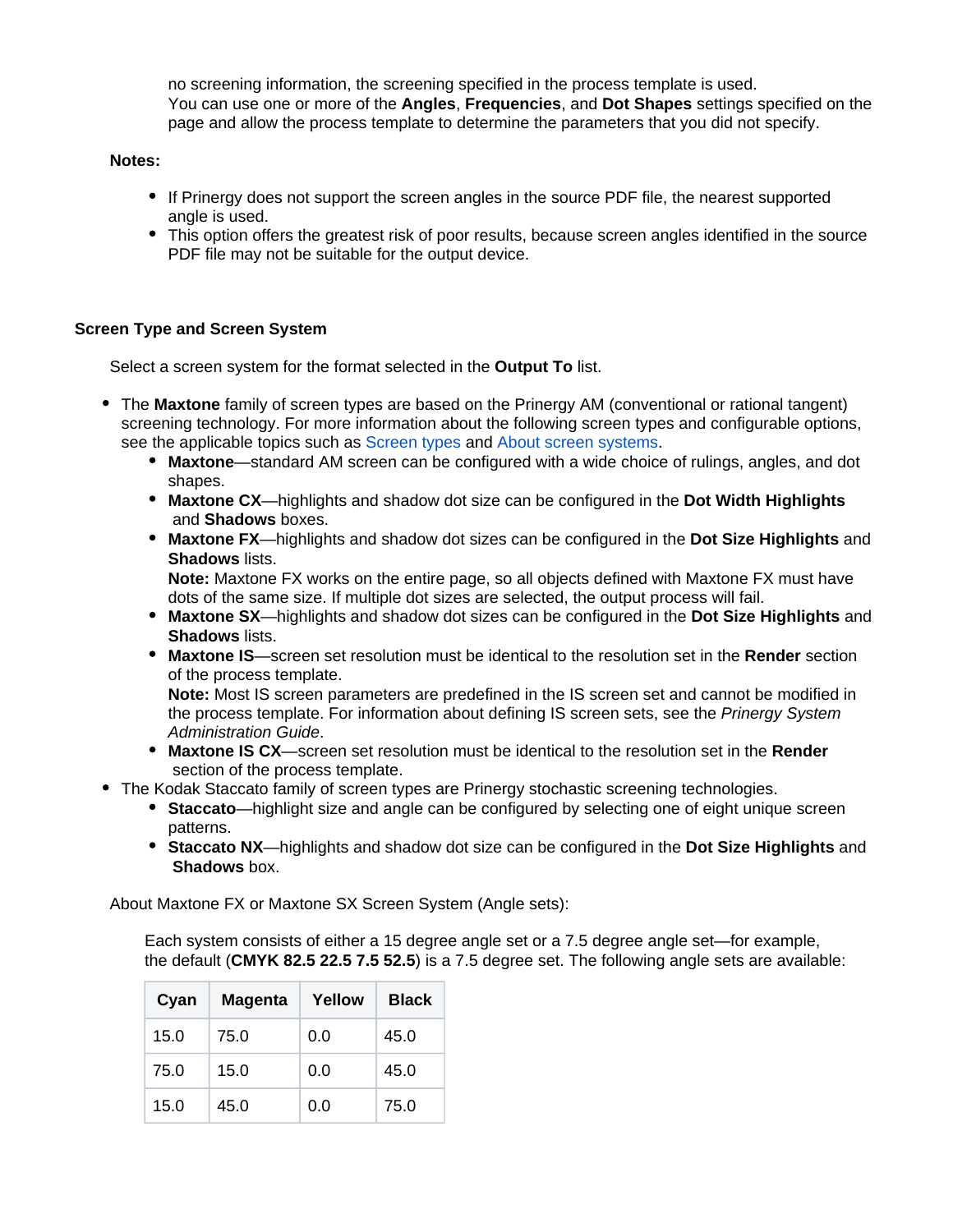| 45.0 | 15.0 | 0.0  | 75.0 |
|------|------|------|------|
| 75.0 | 45.0 | 0.0  | 15.0 |
| 45.0 | 75.0 | 0.0  | 15.0 |
| 15.0 | 75.0 | 30.0 | 45.0 |
| 15.0 | 75.0 | 60.0 | 45.0 |
| 22.5 | 82.5 | 07.5 | 52.5 |
| 82.5 | 22.5 | 07.5 | 52.5 |
| 22.5 | 52.5 | 07.5 | 82.5 |
| 52.5 | 22.5 | 07.5 | 82.5 |
| 82.5 | 52.5 | 07.5 | 22.5 |
| 52.5 | 82.5 | 07.5 | 22.5 |
| 22.5 | 82.5 | 37.5 | 52.5 |
| 22.5 | 82.5 | 67.5 | 52.5 |

**Note:** The ability to set custom screen angles using the SCDV function (see answer 30177 on Partner Place) is not available for Maxtone FX /Maxtone SX.

## **Dot Shape**

(See also the topic about dot shapes.)

Select a dot shape in the list.

The list of available dot shapes varies, depending on the screen system selected in the **Screen System** list.

For Maxtone FX, select **Euclidean** (default), **Round**, or **Light Eliptical**. For Maxtone SX, select **Round1** or **Euclidean**.

**Note:** The **Round1** dot (Maxtone SX only) behaves somewhat differently from the conventional **Round** dot. When the dots start to touch (at about the 78% tone value), the shape rapidly transitions to a round shape instead of retaining the diamond shape of a conventional Round dot function.

# **Device Resolutions**

Displays the values set in the **Resolution X** and **Resolution Y** boxes in the **Render** section of the process template.

# **Screen Ruling**

Select or type the desired lines per inch.

Available when **Maxtone**, **Maxtone CX**, **Maxtone FX**, or **Maxtone SX** is selected in the **Screen System** list.

The list of available screen rulings varies, depending on the setting in the **Screen System**, **Device Resolutions**, and **Output To** lists.

If you select an **IS** screen set, you cannot change the **Screen Ruling** value.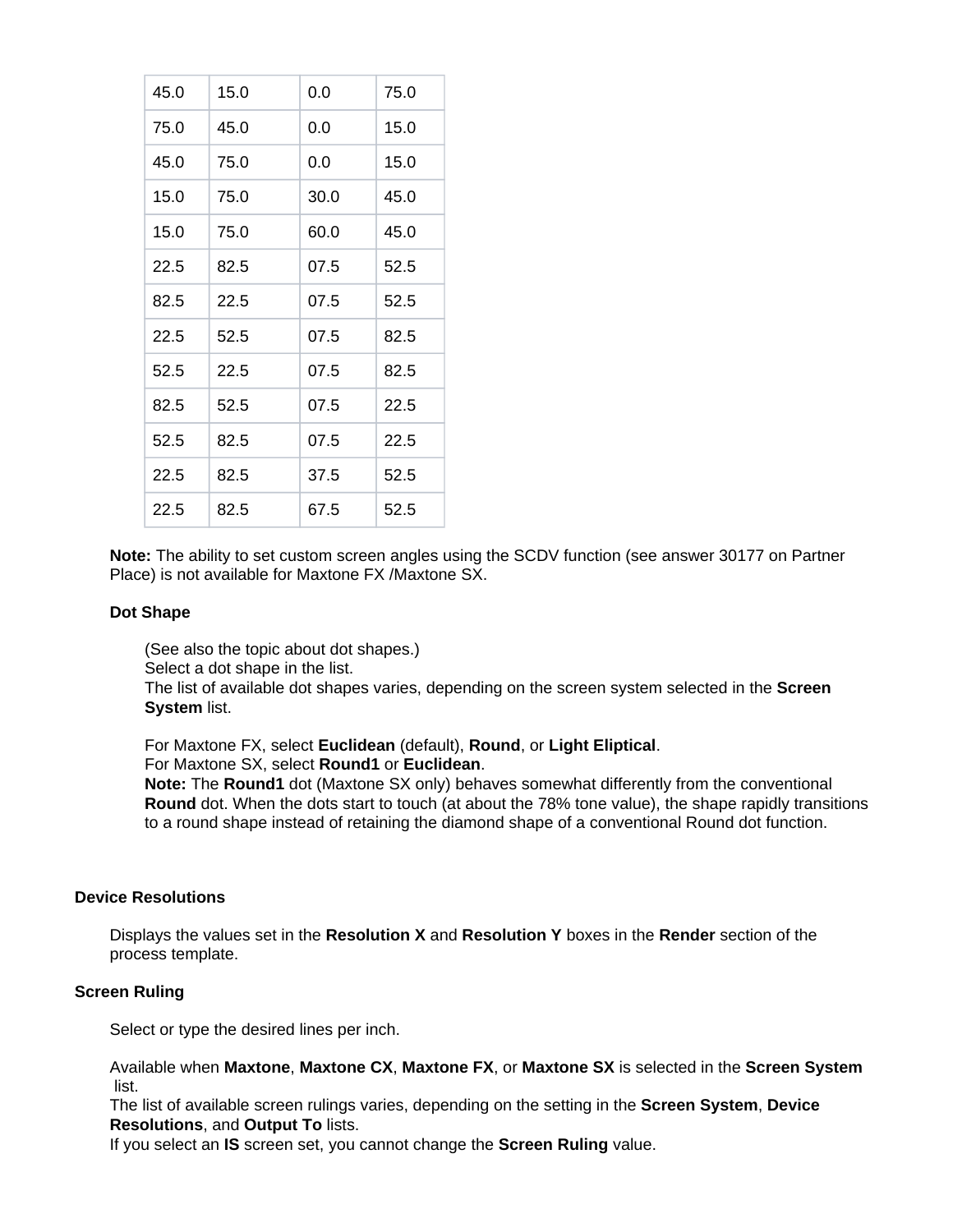For Maxtone FX, valid values range from 80 lpi to 200 lpi.

For Maxtone SX, valid values range from 80 lpi to 300 lpi.

Preset screen rulings may include 80, 90, 95, 100, 110, 120, 133, 141, 150, 175, 190, 200, 240, and 300 lpi, or you can specify a custom value, such as 160 lpi.

# **Feature Size** (Highlights, Shadows)

Available when **Staccato** or **Staccato NX** is selected in the **Screen System** list.

Select the most appropriate feature size (in microns or pixels) for the print condition. A smaller number produces finer-grained output.

The list of available feature sizes varies, depending on the setting in the **Screen System**, **Screen Ruling** (Staccato NX), **Device Resolutions**, and **Output To** lists.

**Note:** The **Staccato** feature sizes normally denote a dot size somewhere between the actual highlight and the midtone dot size. However, **Staccato** feature sizes listed as <##>.1 indicate a first-order screen, where  $\langle$  ## $\rangle$  is the exact dot size of the highlight and quarter tone dots.

**Note:** The **Staccato NX** feature size denotes the exact dot size of the highlight dots in pixels.

**Note:** It is also possible to select the dot size for the highlights and shadows using DotShop Composer. Maxtone FX works on the entire page, so all objects defined with Maxtone FX must have dots of the same size. If there are multiple dot sizes selected, the output process will fail.

## **Midtone Frequency**

Available when **Staccato NX** is selected in the **Screen Type** and **Screen System** lists. Select a Staccato NX midtone frequency in the list. A larger number indicates a finer dot structure. Midtones are specified as a frequency, even though the dot structures are randomized. Frequency is expressed in lines per inch (lpi) and is a useful metric with AM and FM screens when assessing qualitative, lithographic, and imaging behavior. The specified Staccato NX midtone frequencies indicate the midtone dot gain and press performance that you would expect from equivalent Maxtone and Maxtone FX screen rulings.

# **Screen Color**

In the **Screen Color** and **at Angle** boxes, perform the following tasks:

- Set screening for colors other than the four process colors
- Swap the process color screens within screen systems
- Assign a screen to the "Default" color. This screen will be used for any color that doesn't have its own screening value in the output process template or color database.

The screen angles associated with each process color in the **at Angle** box vary, depending on the setting in the **Screen System** and **Dot Shape** lists.

To assign a screen to a color in the **Screen Color** box, type the name of a spot color, or type Default to select the default screen angle. Use the correct capitalization and spacing in color names. **Note:** To swap two screens (for example, magenta for black), modify the entries for both colors. In this example, modify the setting in the **at Angle** box for magenta to use the black screen, and modify the setting in the **at Angle**box for black to use the magenta screen.

## **Default Spot Color Handling**

Determines how Prinergy assigns screen angles to spot colors that do not have screen angles assigned in the **Screen Color** and **at Angle** boxes or in the Color Editor.

To choose C, M, Y, or K as the default color screen angle, select **Screen as**. To cycle through the available color screen angles, select **Cycle Through Screen Angles**.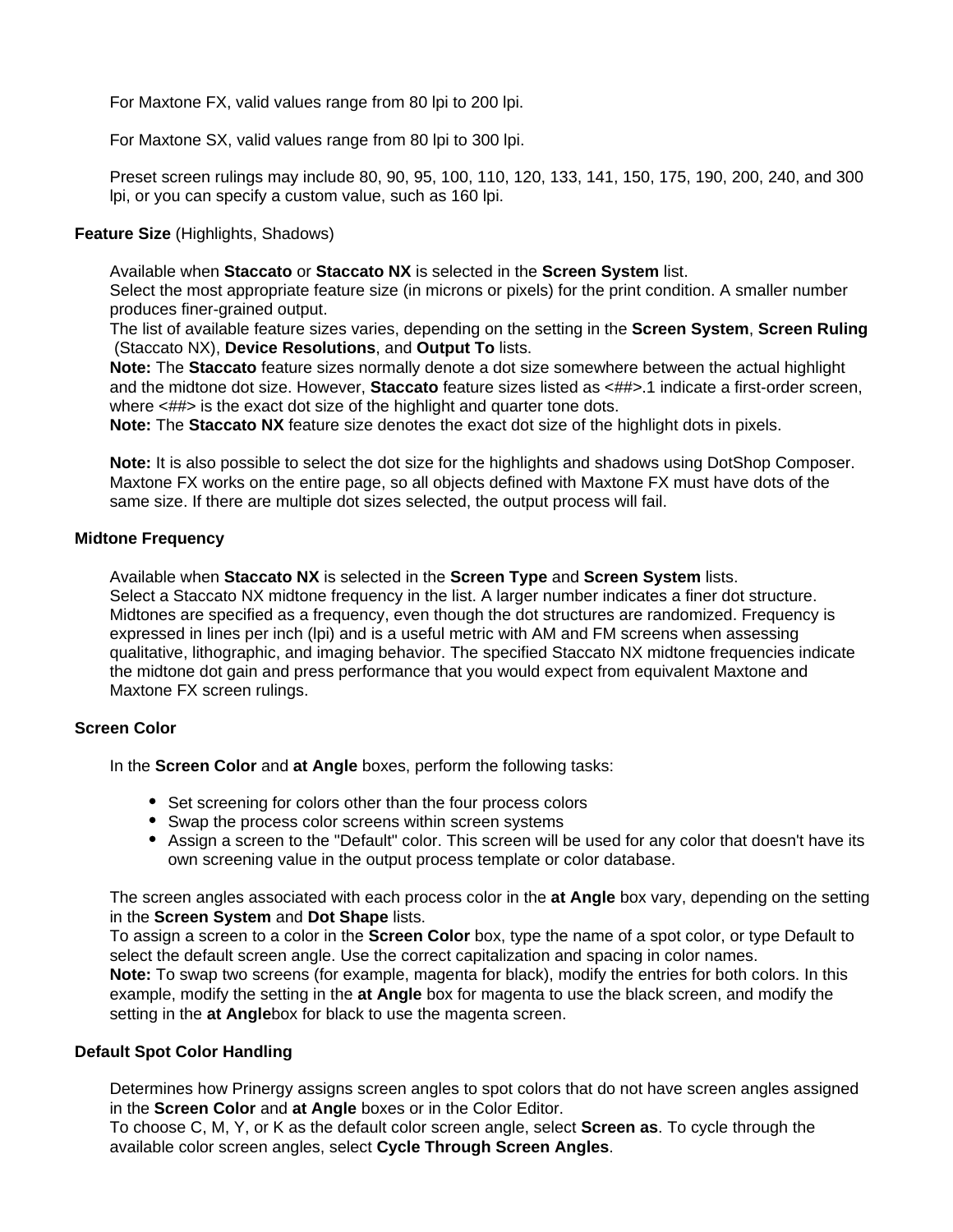# **Screen as**

To assign a different default spot color screen angle, select a color in the list. For IS screening, Prinergy cannot assign the **Others** angle as the default spot color angle.

# **Cycle Through Screen Angles**

Select this option to assign default spot color screen angles cyclically to the available process colors, in CMYK order. Prinergy does not assign process colors that have already been used to screen a spot color.

If **Staccato Extended** is selected in the **Screen System** list, the list of screens cycles from **Screen #1** through to **Screen #10**.

For IS screening, Prinergy cannot cycle through angles other than CMYK.

# **Do not increase yellow ruling**

To reduce moiré, the AM screening algorithm provides yellow screen frequencies (lpi) that are up to 14% higher than the cyan, magenta, and black screens. If you want a Y screen that is more similar to the Y screen in Prinergy 2.2 and earlier, select this check box. It limits yellow screen frequencies to between -4% and 4% of the ruling of the C, M, and K screens. For example, if the C, M, and K screens are at 150 lpi, this check box limits the screening algorithm to providing a Y screen between 144 lpi and 156 lpi. This setting does not affect the yellow frequency of an IS screen set. To change the yellow frequency of an IS screen set, use the IS Screen Set Editor.

# **Maxtone SX Highlight Smoothing**

For the smoothest tonal transitions to and within highlight areas, select this check box to apply the smoothing algorithm that is available only via Maxtone SX screening.

This algorithm provides a smoother transition from FM to AM by compensating for different physical and optical dot gain occurring at the point where dots transition from primarily being added to primarily being grown. (The actual inflection point varies, depending on pixel size and frequency.)

# **Rotate Screens With Pages**

Select to rotate screens with reader orientation for each page in an imposition.

When some pages are rotated 90°, rotating screens with the pages allows all pages to be screened at the same angle.

Screens are only rotated at 90° so pages that are oriented at other angles are not affected. The result of rotating screens is apparent when you screen with dot shapes that are not rotationally symmetric, such as Elliptical and Line.





**Rotate Screens With Pages** is cleared **Rotate Screens With Pages** is selected

**Mirror Screens with Output**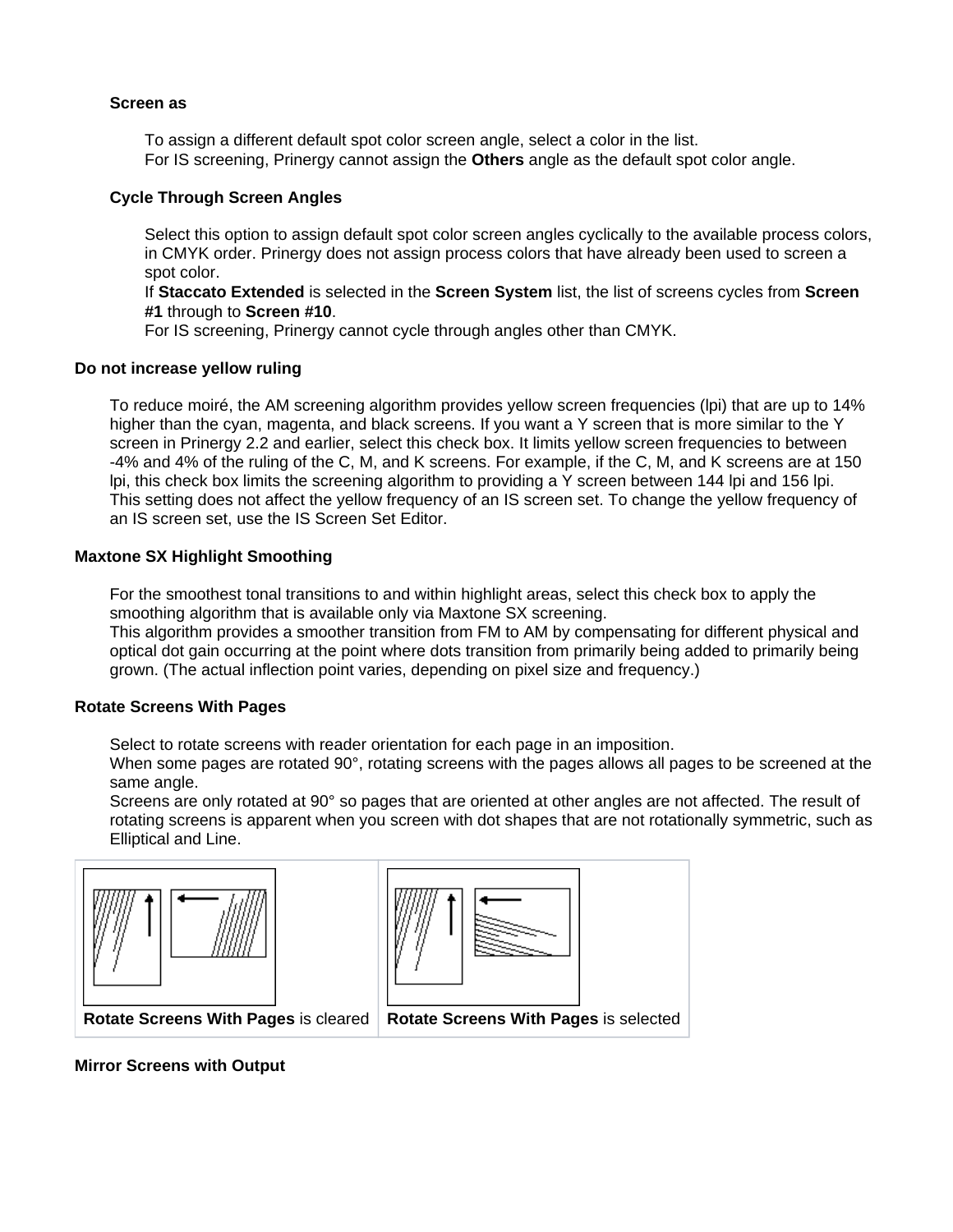Select to mirror screens so they are consistent across all devices (for output devices that have intrinsically mirrored output).

**Note:** This will affect the screen angle rotation on the printed page and should be used only for compatibility with legacy printing.

When the **Mirror Screens with Output** check box is selected, selecting the **Mirror Print** check box in the **Device** section of the process template causes screen angles to become mirrored with the output. This is useful for some printing processes that require mirrored film or plates, to ensure consistency of screen angles with digital dot proofs.





**Mirror Print** is selected **Mirror Screens with Output** is cleared

**Mirror Print** is selected **Mirror Screens with Output** is selected

**Note:** If **Round** is selected in the **Dot Shape** list, the **Rotate Screens With Pages** and **Mirror Screens With Output** selections don't affect output.

# **Set Halftone Phase for each Page**

Select to have the renderer reset the origin of the halftone screen for each page on an imposition. When selected, this option ensures that each page on an imposition has the same bitmap pattern. This is useful for a label printer who wants each label on the imposition to be identical. A difference in the halftone screen origin for each label can sometimes show up as a visible difference at the edges of the labels.

## **Screen Solids**

Applies a screening pattern to solid areas in order to better absorb excess ink. This screening feature results in cleaner printing of solid areas.

Screen solids can also be effective in reducing ink consumption during proofing.

In the **as** box, type a value between 0% and 99.8% to indicate the percentage at which you want to screen all objects with solid (100%) tint.

# **Maxtone CX**

## **Dot Width**

**Note:** This option is not available when **Maxtone** or **Staccato** is selected in the **Screen Types** list.

# **Highlights**

Type the size (in microns) of the Maxtone dot for highlights.

## **Shadows**

Type the size (in microns) of the Maxtone reverse dot for shadows.

# **Maxtone FX / Maxtone SX**

**Dot Size**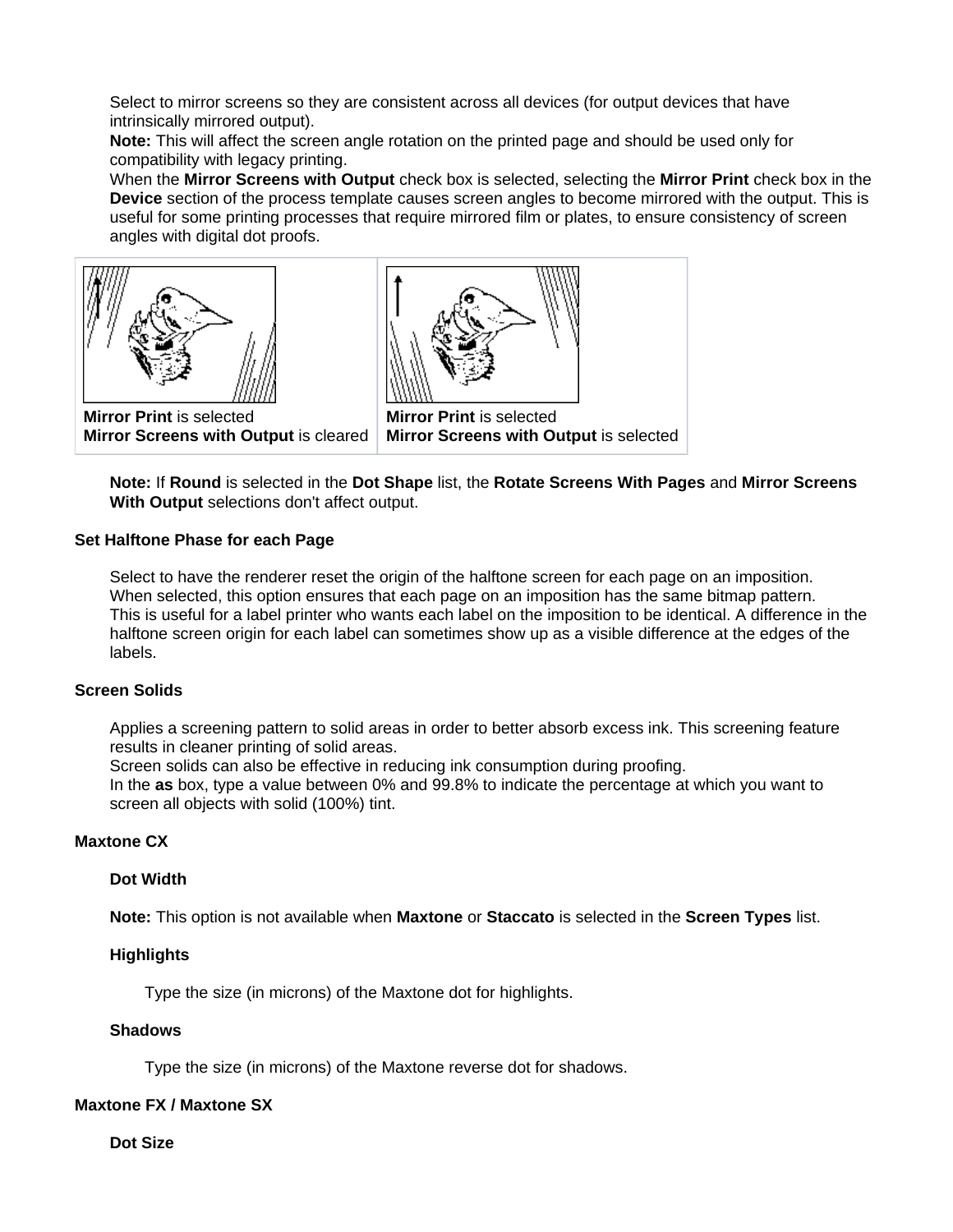In the **Dot Size** box, select the dot dimensions (in pixels) from the **Highlights** and **Shadows** lists. Available feature sizes depend on whether you have selected **Maxtone FX** or **Maxtone SX** in the **Screen Types** list.

For Maxtone FX, feature sizes are **1x1**, **1x2**, **2x2**, **2x3**, **3x3**, **3x4**, **4x4**, with **2x2** as the default for **Highlights**, and **None** as the default for **Shadows**.

For Maxtone SX, feature sizes are **1x2**, **2x2**, **2x3**, **3x3**, **3x4**, **4x4**, with **2x2** as the default for **Highlights**, and **None** as the default for **Shadows**.

# **HyperFlex**

Screening technology that allows for smaller dots and/or graphic elements to be held on flexo plates during UV exposure of a plate.

For more information about HyperFlex, see the Prinergy Advanced Flexo User Guide.

## **HyperFlex Classic**

When imaging on flexo plates, select to enhance Maxtone dots with Kodak HyperFlex Classic technology.

**Note:** Hyperflex Classic is not intended for offset use.

In the extreme highlight areas, Maxtone simulates FM screening by randomly removing dots from the AM grid. HyperFlex Classic helps to support and strengthen Maxtone by placing light valves where dots have been removed.

## **Pixels**

Type the HyperFlex dot size in pixels.

To determine the proper HyperFlex dot size, you must perform a series of flexo exposure tests. For more information, see the Prinergy Advanced Flexo Implementation User Guide.

## **HyperFlex Advanced**

In flexo applications, select to use HyperFlex Advanced with Maxtone, Maxtone CX, Maxtone FX, Maxtone IS, Maxtone IS CX, and Staccato NX screen types.

**Note:** Hyperflex Advanced is not intended for offset use.

HyperFlex Advanced places light valves around halftone dots to strengthen and support individual dots.

# **Size**

Type the size of the light valve in pixels. The minimum value is 1 and the maximum value is 16. As feathering (a reduction in HyperFlex size as tone value increases) is being applied, this value specifies the starting size of the light valve. The light valve size is scaled back, in a linear fashion, to zero (at the tint percentage specified in the **Limit** box).

## **Distance: Start/End**

Type the distance between the center of the light valve and the center of the dot. Suggested settings—Type the same values in the **Start** and **End** boxes, and use a larger value than you enter in the **Merge Distance** box. For example, type 2 in both the **Start** and **End** boxes, and type 1 in the **Merge Distance** box. This positions the light valves equidistant between adjacent halftone dots.

If you are not using the suggested settings, in the **Start** box, type the distance from the light valve to the center of the smallest halftone dot. In the **End** box, type the distance (in pixels) from the light valve to the center of the largest dot, as specified in the **Limit** box.